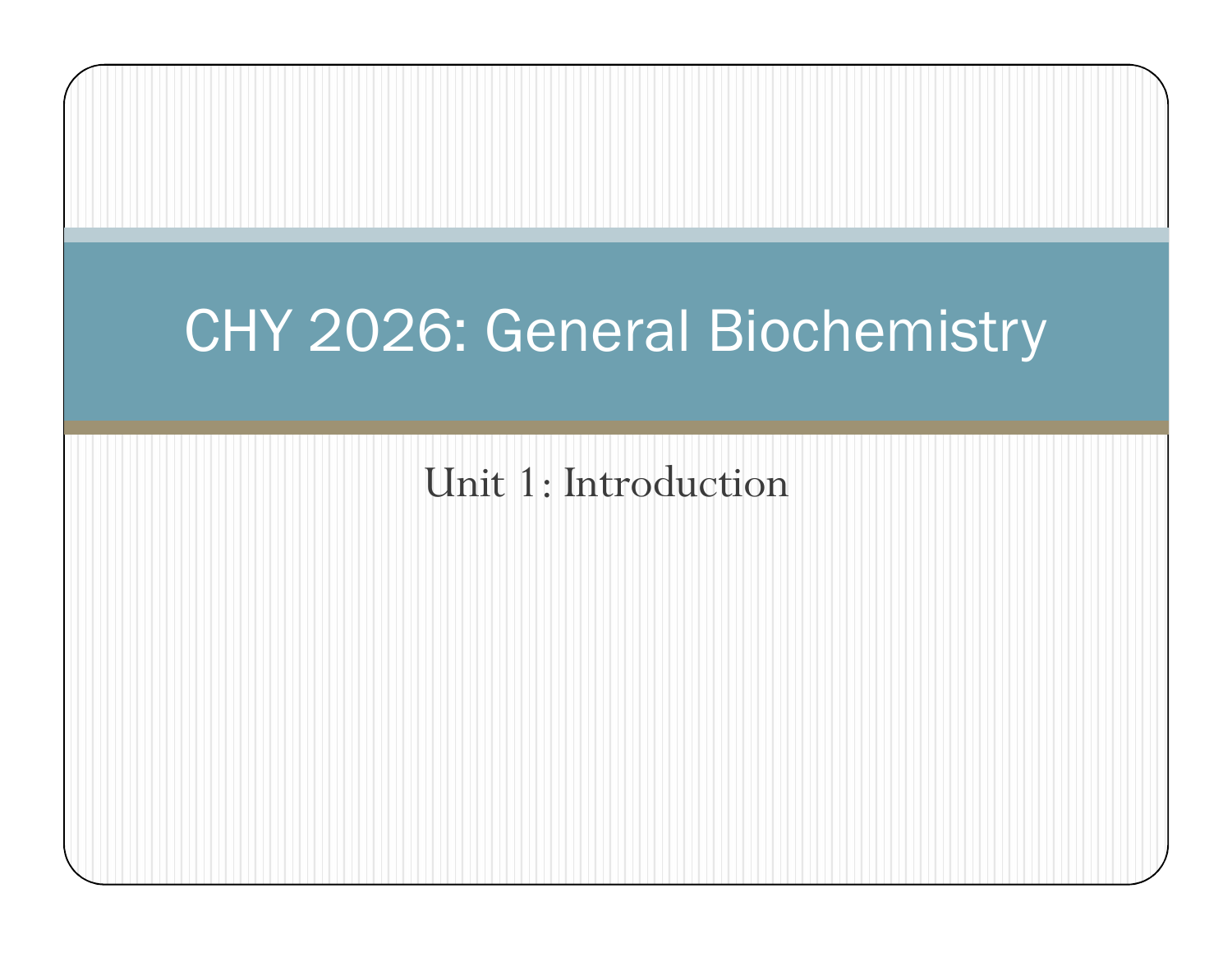## FYI

- Lecturer's Name: Dr. S. Campbell
- Email address: sacha.campbell@utech.edu.jm
- Class email: biochemutech@gmail.com Password: semester2012
- Course Test  $#1: October~3, 2012$
- Course Test #2: November 21, 2012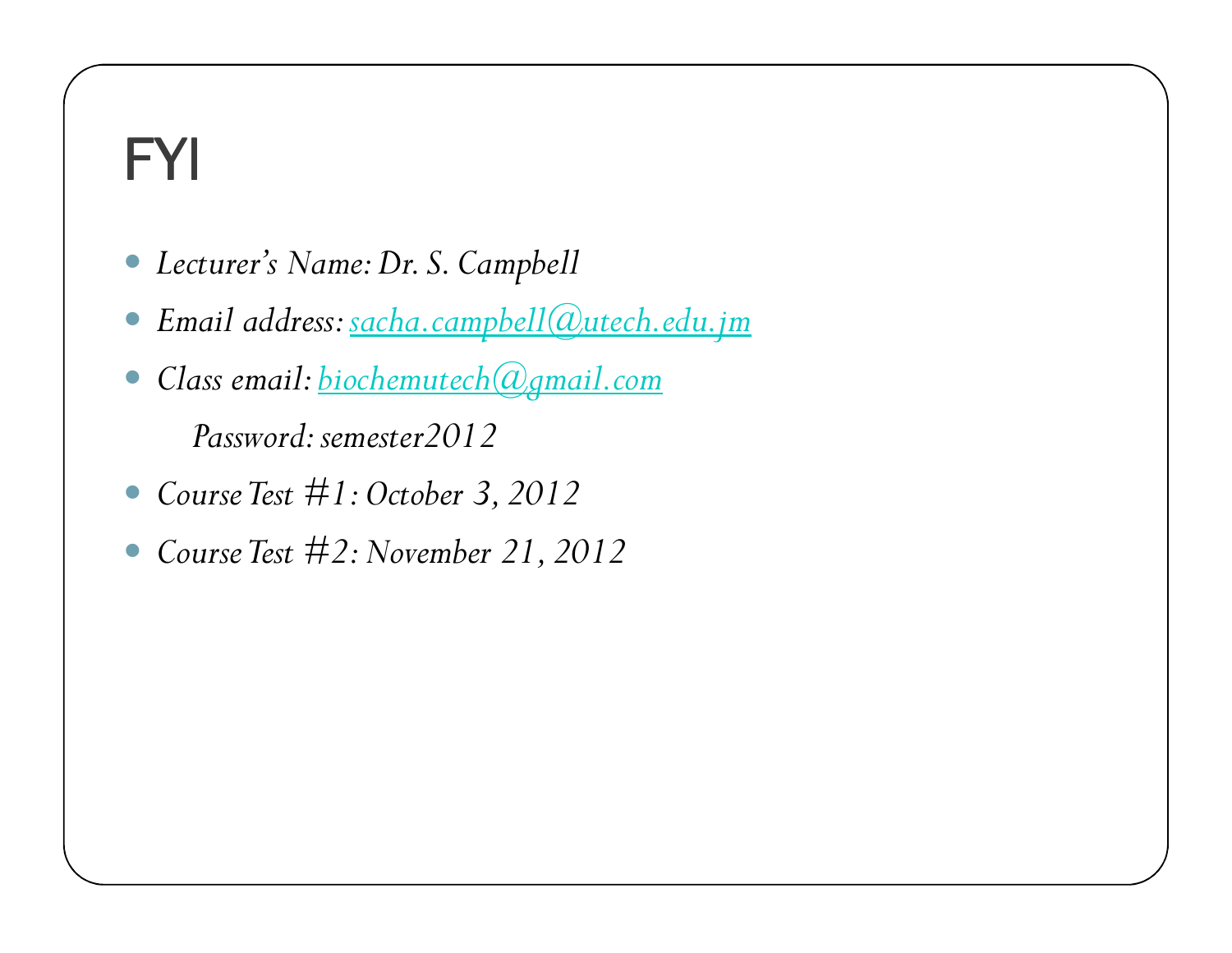## **Biochemistry**

 $\bullet$  Biochemistry is the science concerned with the chemical nature or chemical behaviour of living matter

Metabolic reactions

E.g. digestion, excretion, respiration etc.

- Analysis of biomolecules
- Characterization of cell components

Biological phenomena are analyzed in terms of Chemistry

 $\bullet$  The Term was first introduced by Carl Neuberg (German Chemist) in 1903…early writing date back to 1500s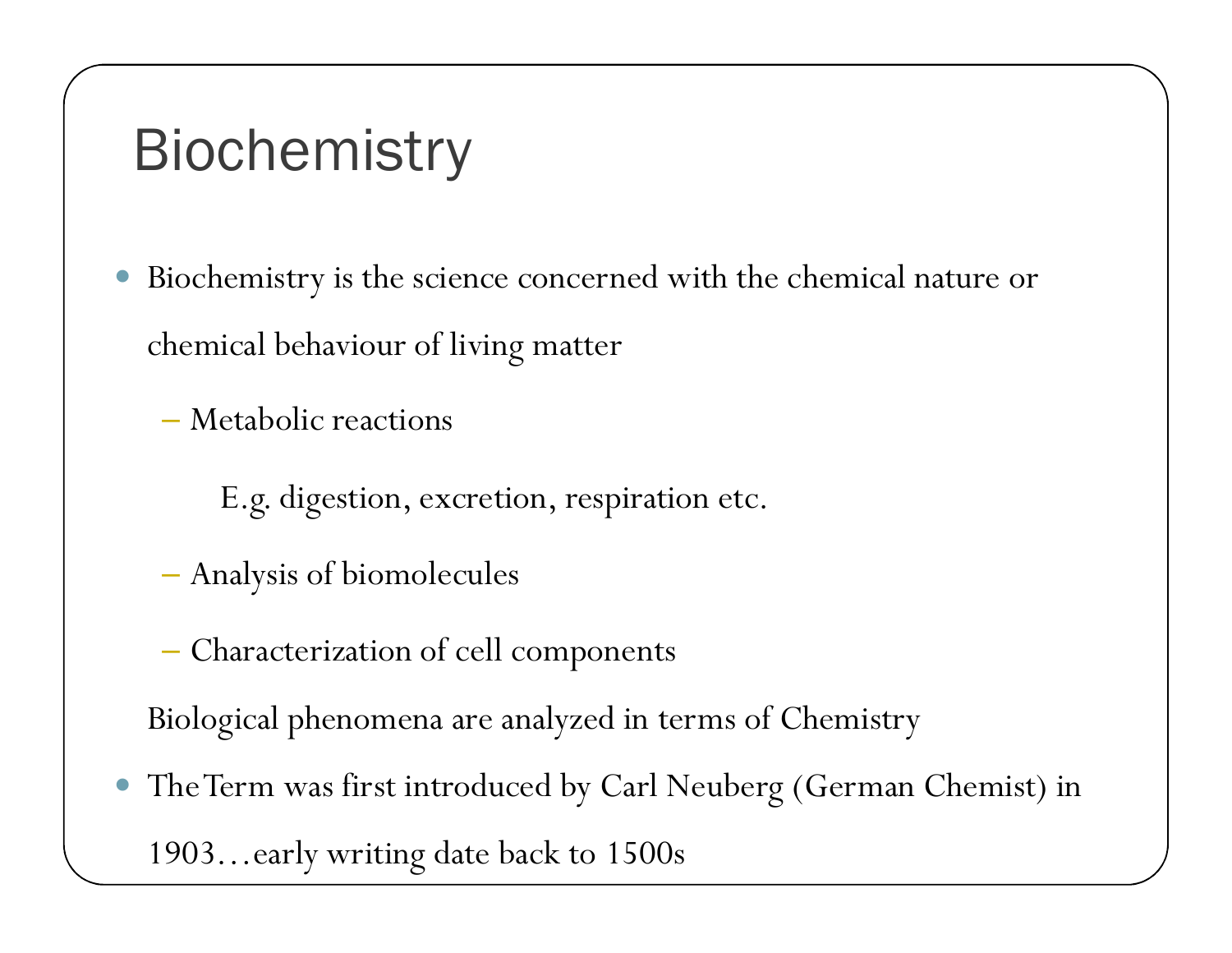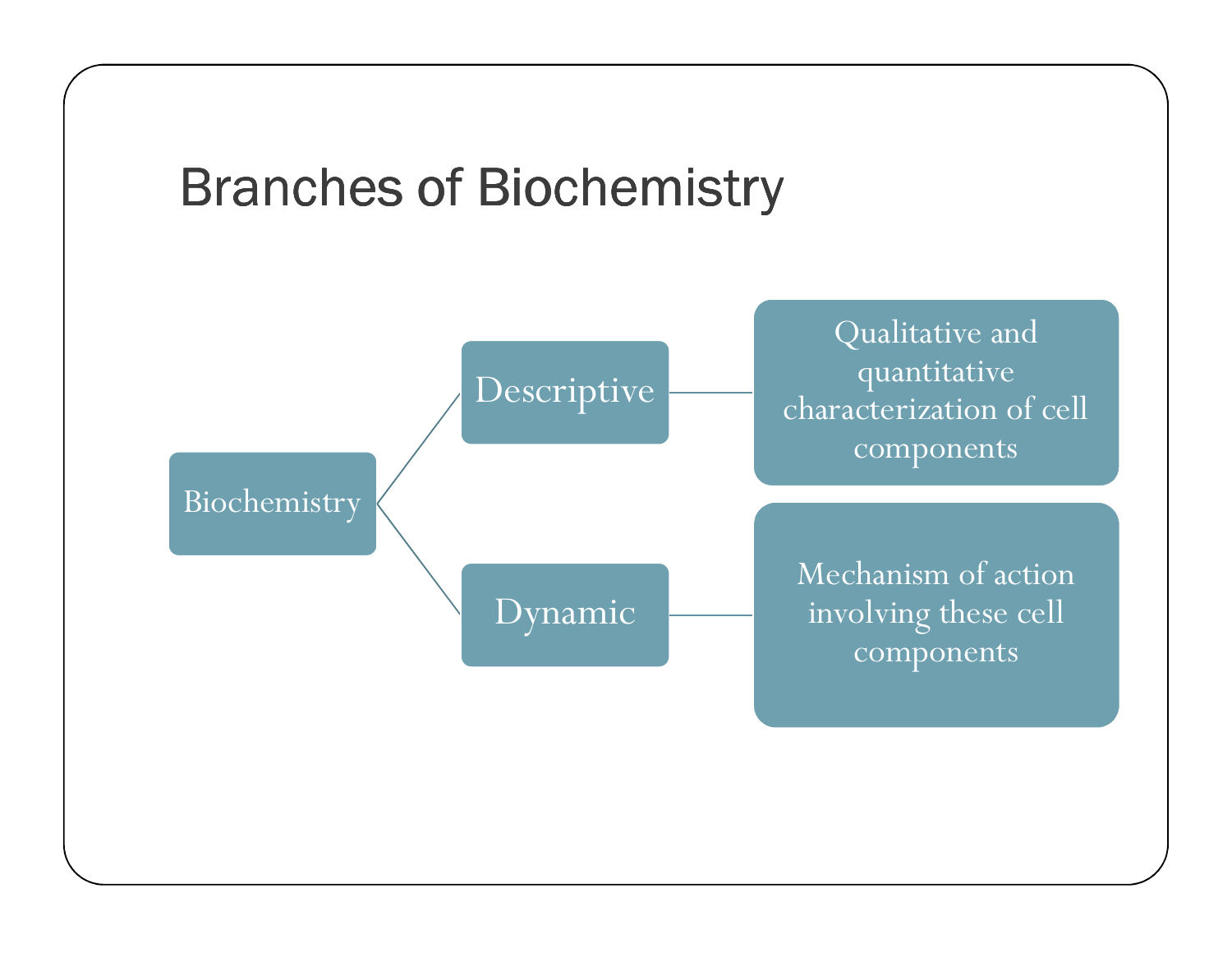### Newer Disciplines

- Enzymology
- Endocrinology
- Clinical Biochemistry
- Molecular Biology
- $\bullet$ Biotechnology
- Pharmacological Biochemistry
- $\bullet$ Nutrition
- Fermentation Technology
- Etc.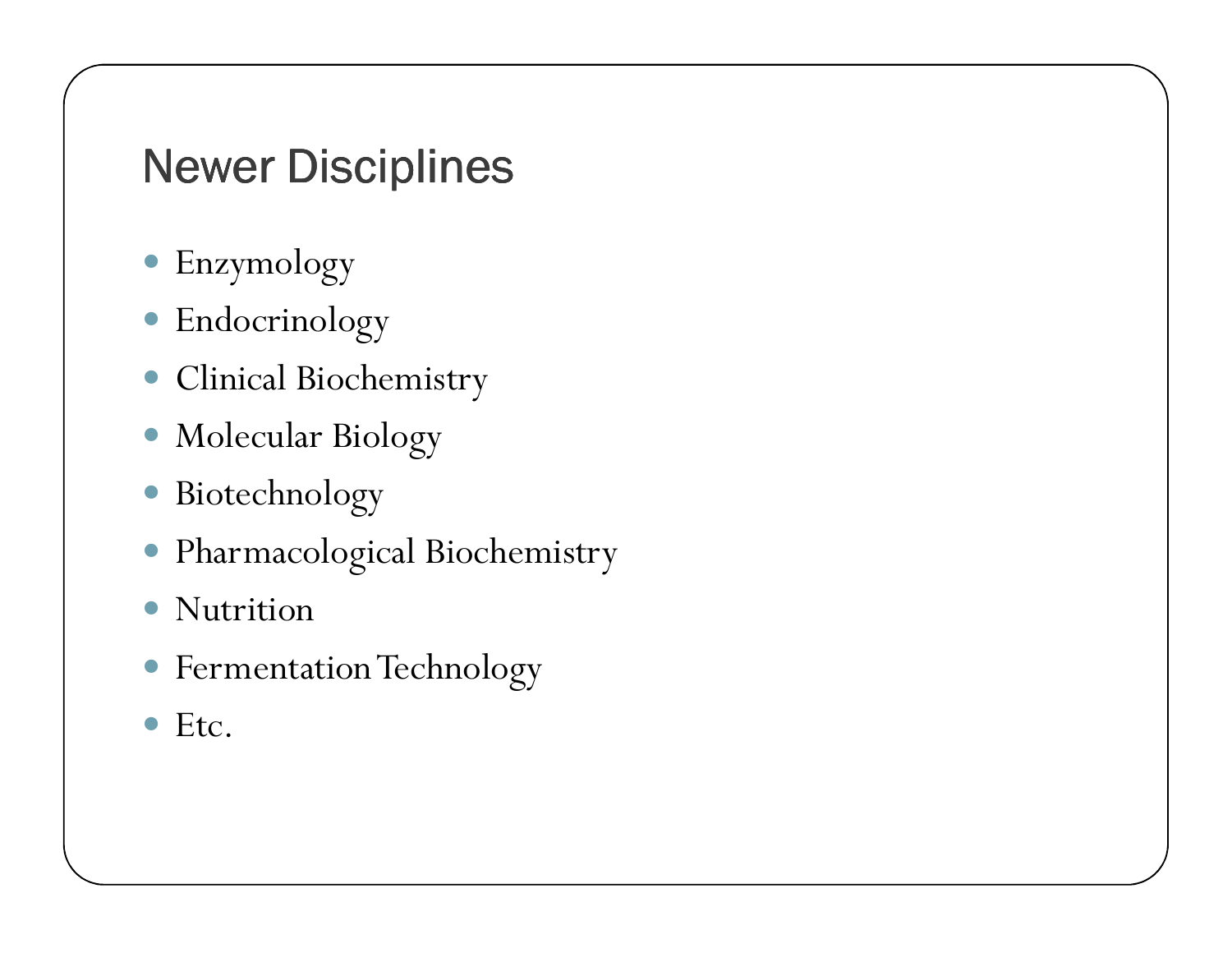Importance of Biochemistry

- 1.Understanding the cause of diseases
- 2.Composition of living cells and molecules present
- 3.Location of biomolecules in the cell and structure of the cells
- Function of biomolecules and relationship between structure and 4.function
- 5.Source of biochemicals in cells

Nutrients

Cellular biosynthesis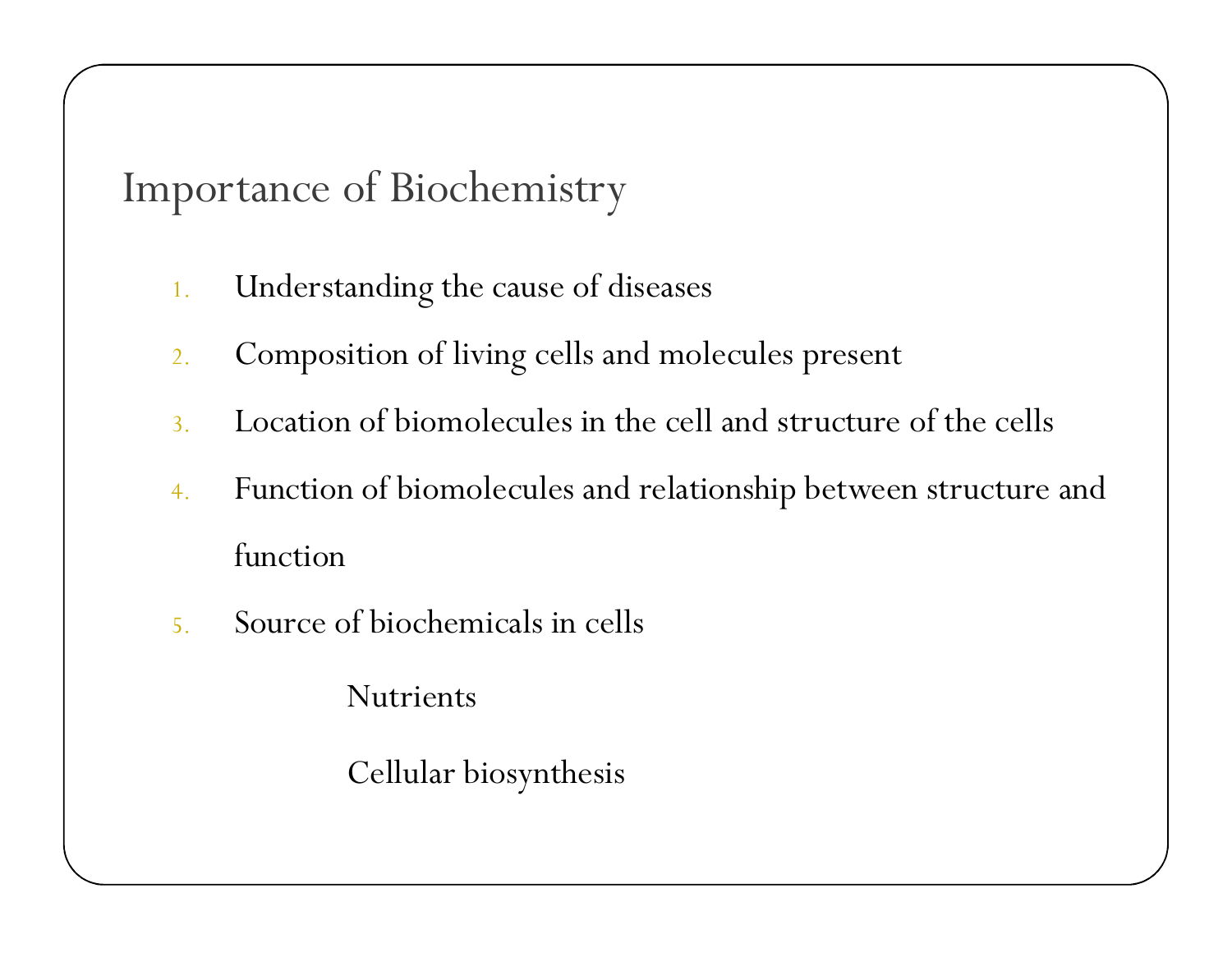Importance of Biochemistry

- 6. Relationship between function of biomolecules, biosynthesis and biodegradation of cells
- 7. Maintaining the concentration of cellular molecules in pathways and metabolic reactions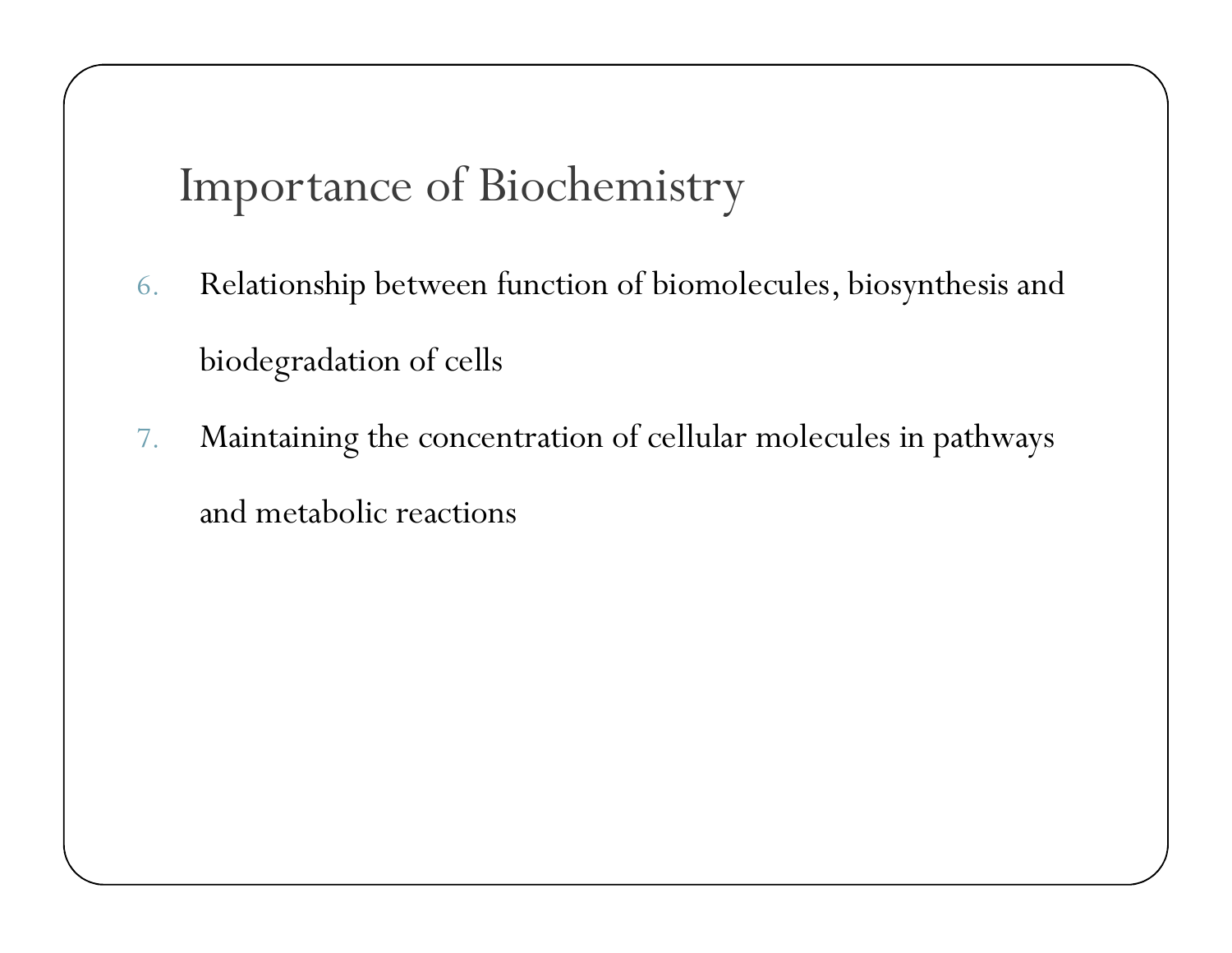## Overview of Chemical Composition of the Body

- Carbon compounds are very versatile and can polymerize into large complex structures called macromolecules
- $\bullet$  **Macromolecules** are usually in the form of polymers
- Polymers –– joining together of smaller organic molecules (**monomers)** via condensation (removal of water molecule)
- 大 Macromolecules have properties that are different from their constituent monomers
- E.g. Glucose (carbohydrate monomer) is more soluble and sweeter than starch (carbohydrate polymer)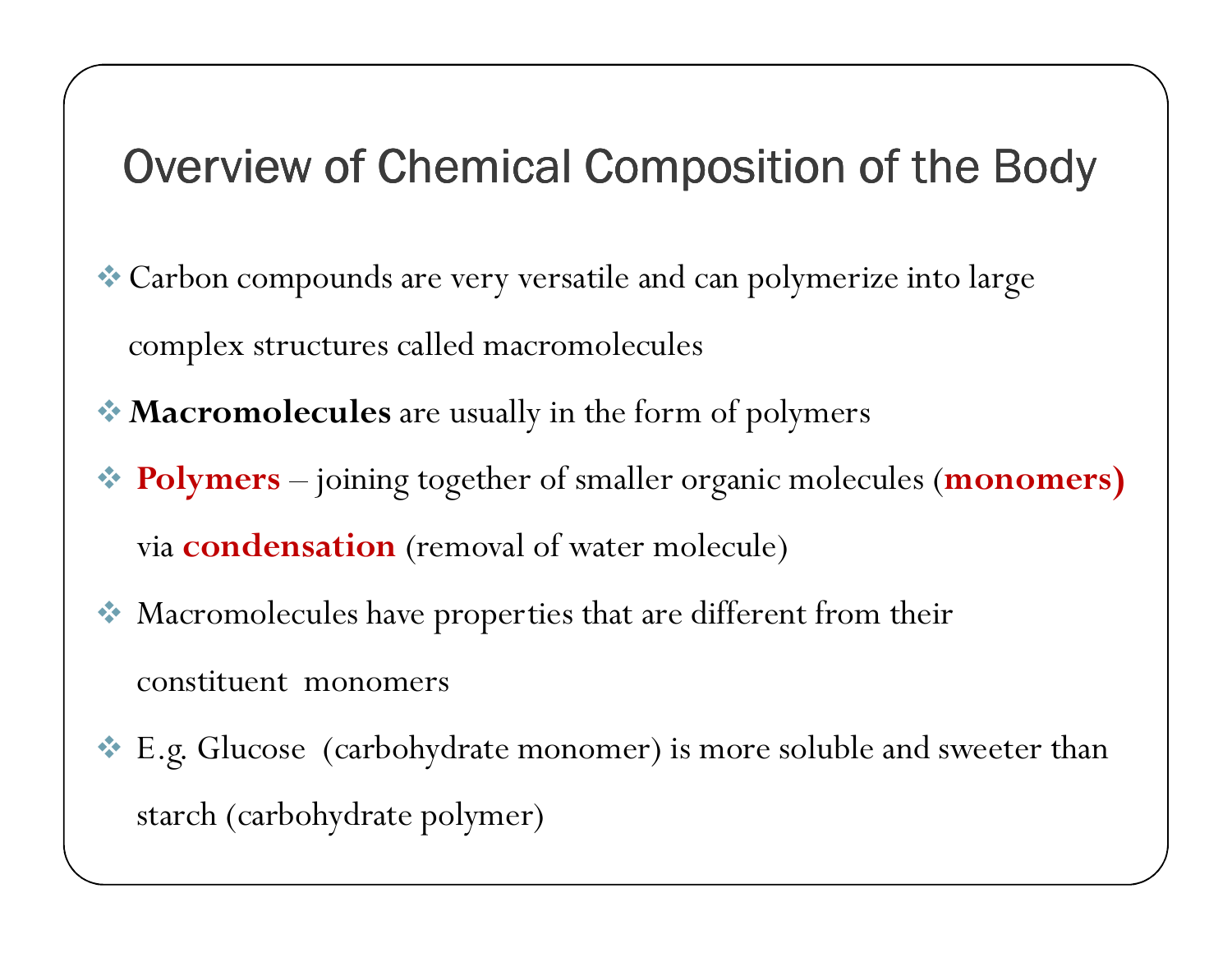## Biological Macromolecules

The four major organic macromolecules are

- Carbohydrates
- Proteins
- Lipids
- Nucleic Acids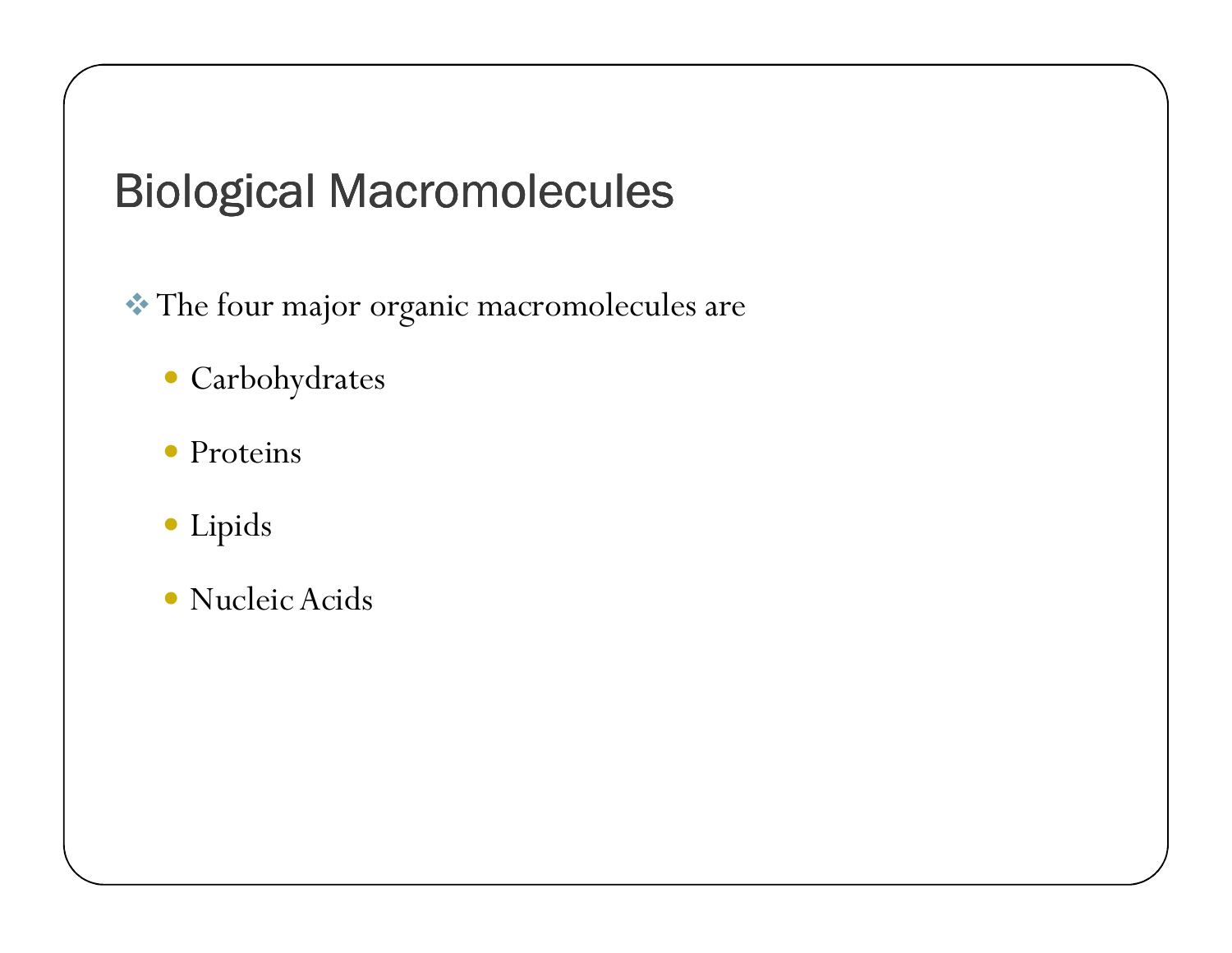| monosaccharides<br>Carbohydrates<br>amino acids<br>Proteins<br>Lipids<br>fatty acids and glycerols<br>Nucleic acids<br>nucleotides | Macromolecules | <b>Monomers</b> |
|------------------------------------------------------------------------------------------------------------------------------------|----------------|-----------------|
|                                                                                                                                    |                |                 |
|                                                                                                                                    |                |                 |
|                                                                                                                                    |                |                 |
|                                                                                                                                    |                |                 |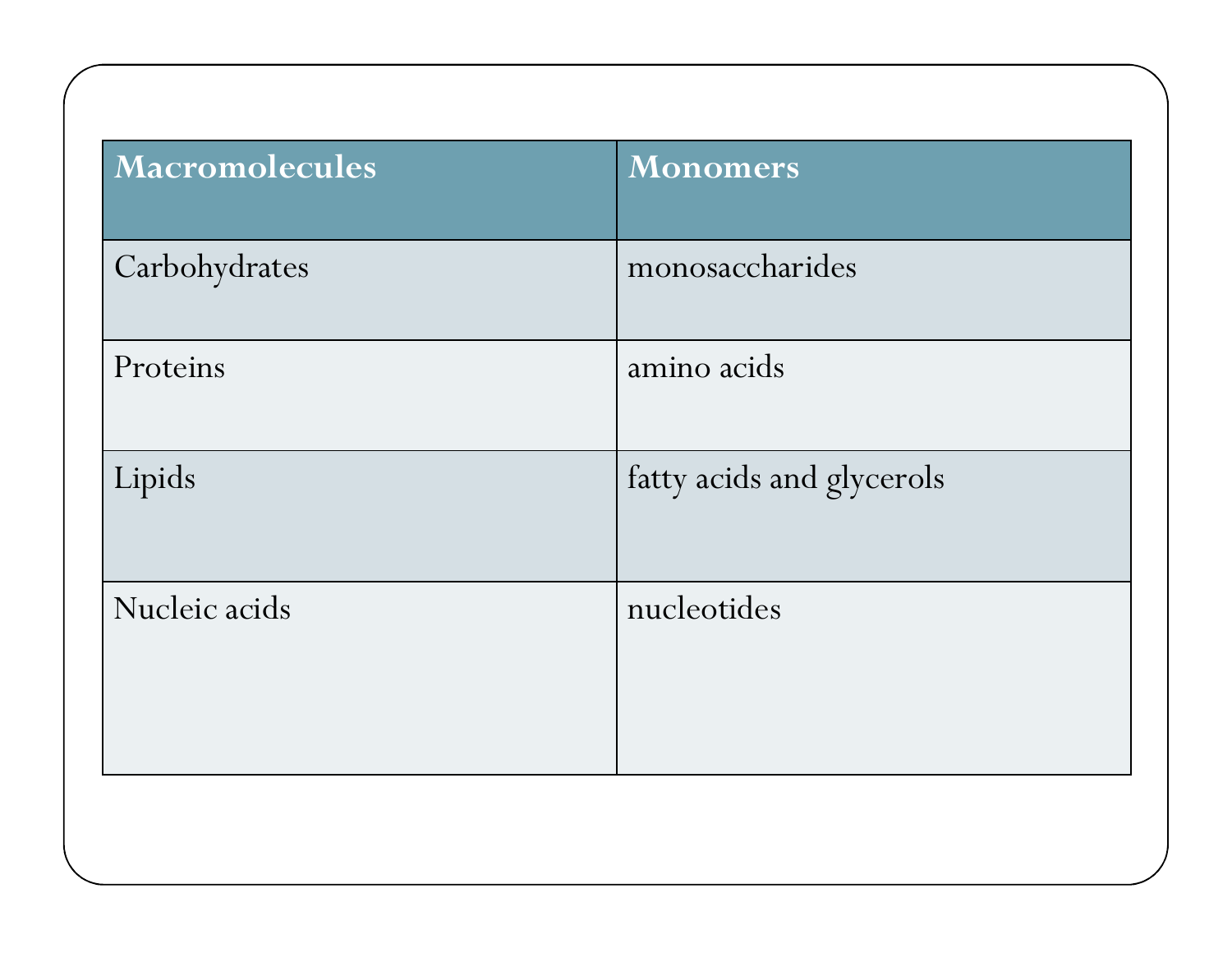## **Carbohydrates**

- Referred to as sugars (saccharides)
- The molecule is comprised of carbon (C), hydrogen (H) and oxygen (O)
- They occur as starch (provides energy) and cellulose (mechanical strength) in plants and, starch and <sup>g</sup>lycogen (stored form of energy in liver and muscles) in animals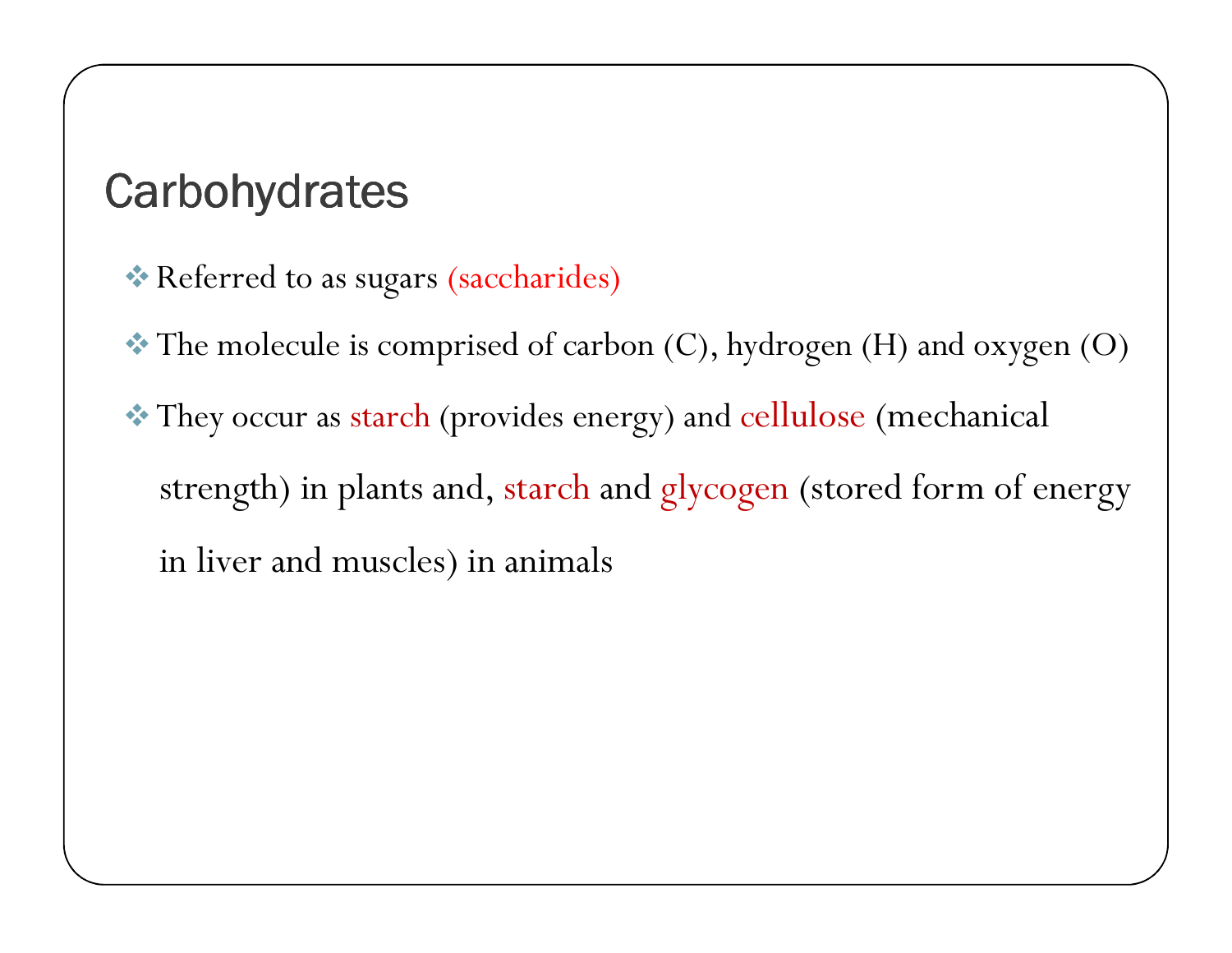#### **Carbohydrates**

 Plants (30%) contain a significantly higher percentage of carbohydrate than animals  $(1\%)$ 

There are an important source of energy

- ◦Brain can only use glucose for energy
- They are a source of C for metabolic reactions
- They form part of the structural framework for RNA and DNA causing flexibility of the rings and allowing for storage and expression of these genetic molecules
- They help in maintaining the structure of cell wall of bacteria and plants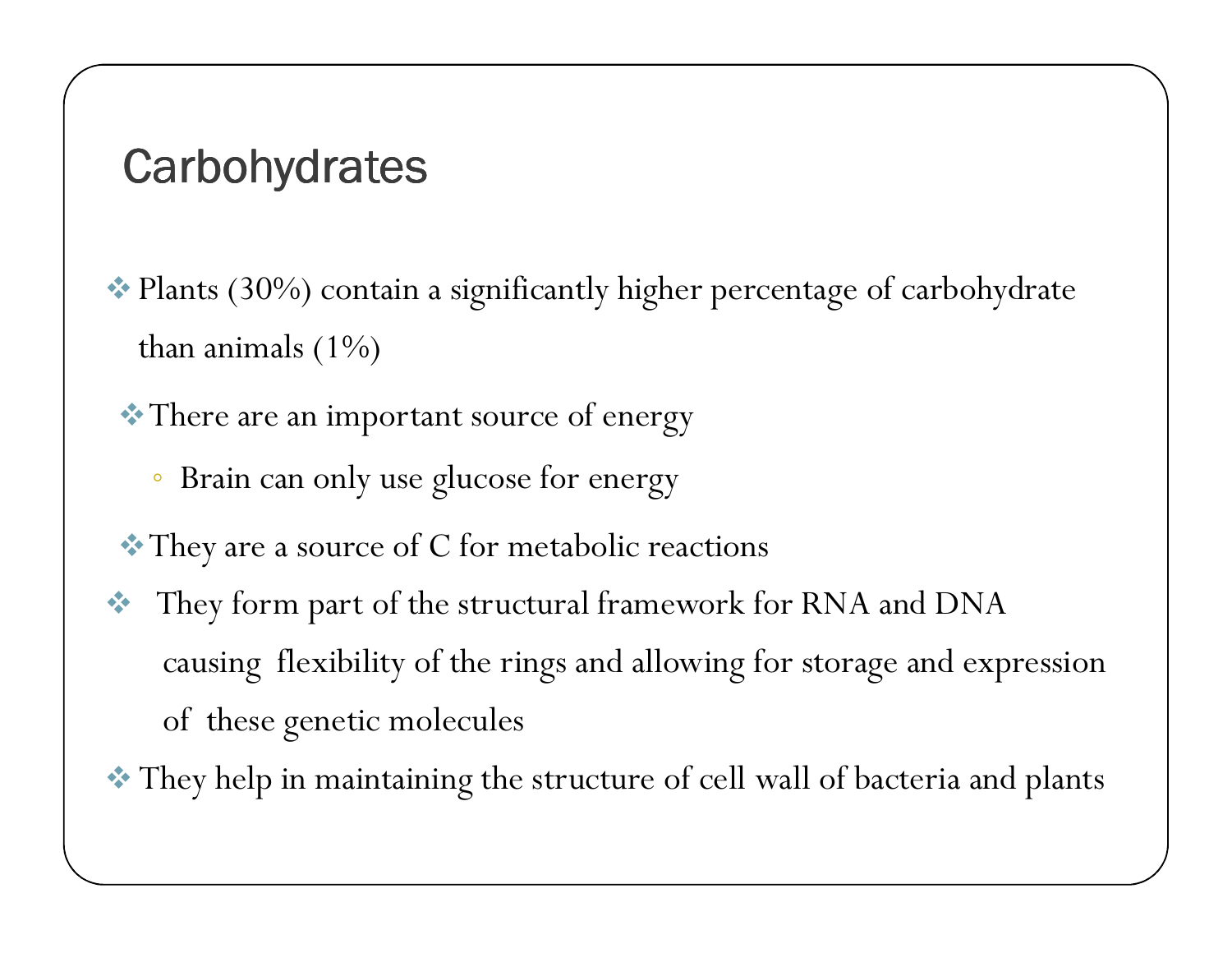#### **Carbohydrates**

- They are linked to proteins (glycoprotein) and lipids (glycolipid) which helps in cell to cell recognition, e.g. The sperm cell is able to search find and bind to an egg for fertilization to take place
- Fibres Increase bowel movement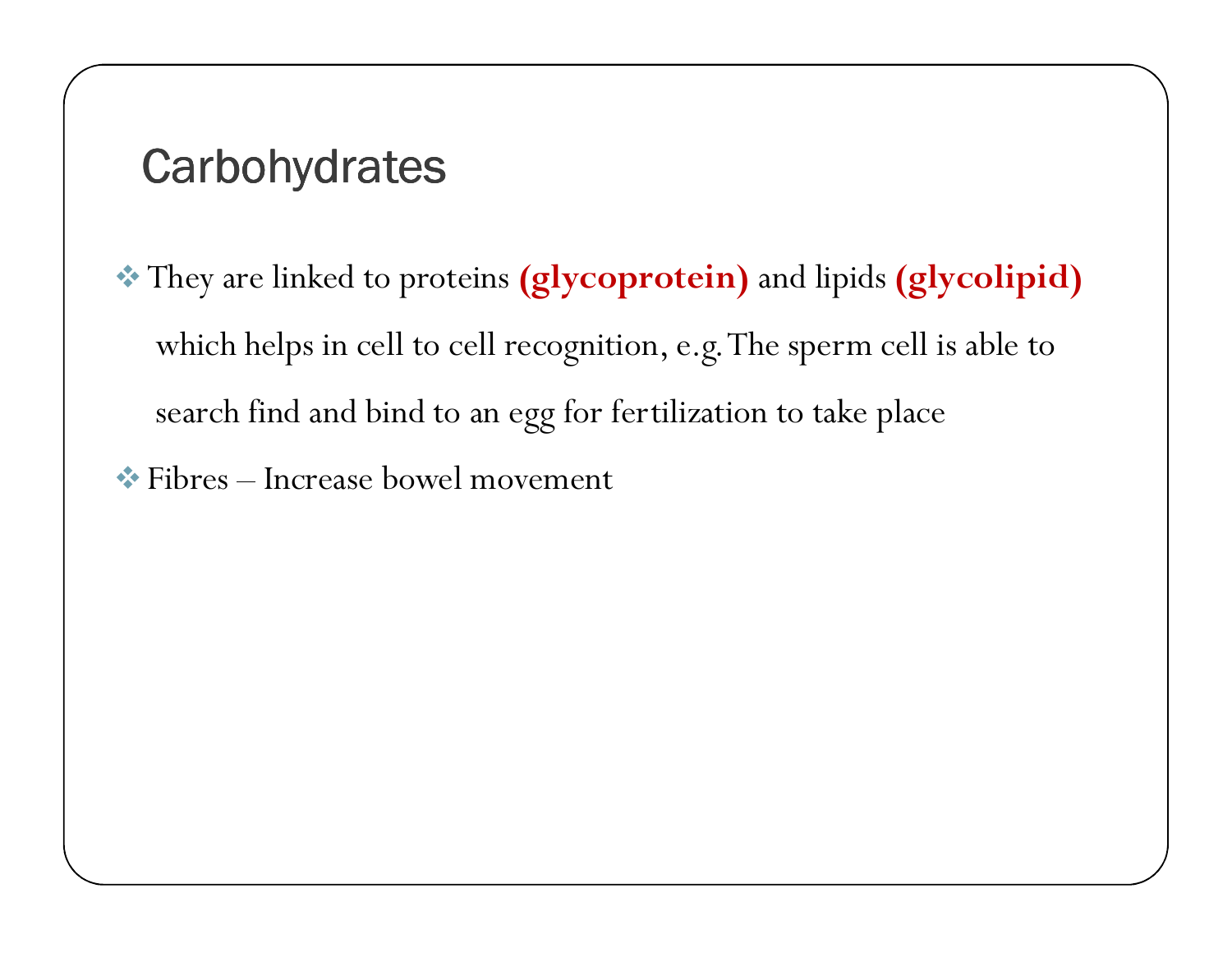#### **Proteins**

- They are the most abundant intracellular macromolecule most of the protein mass is found in the skeletal muscle
- $\bullet$  The molecule is comprised of the elements carbon  $(C)$ , hydrogen  $(H)$ , oxygen (O), nitrogen (N) and small quantities of sulphur (S) –  $\textbf{CHONS}$
- Proteins found in animal contains 0.5 -2.0% sulphur except for insulin which contains 3.4%
	- $\bullet$  They are biological catalysts  $\bold{enzynes}}$
- They act as carrier molecules transporting small molecules and ions e.g. haemoglobin (protein) transports oxygen in the erythrocytes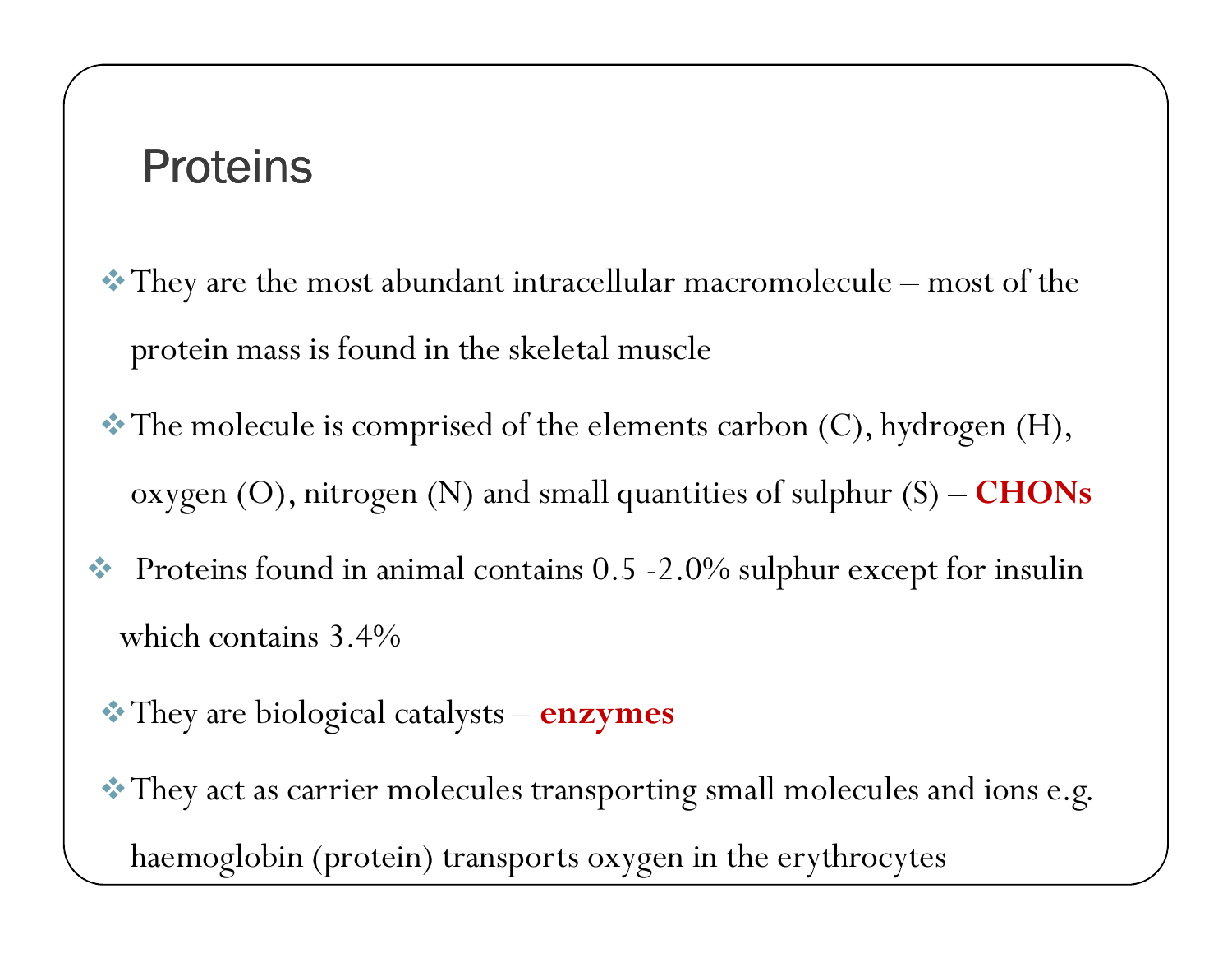#### Proteins

- They are responsible for the high tensile strength of the skin and bone
- They are responsible for immunoregulation
- Receptor proteins help in the transmission of nerve impulses
- They are a major component of muscle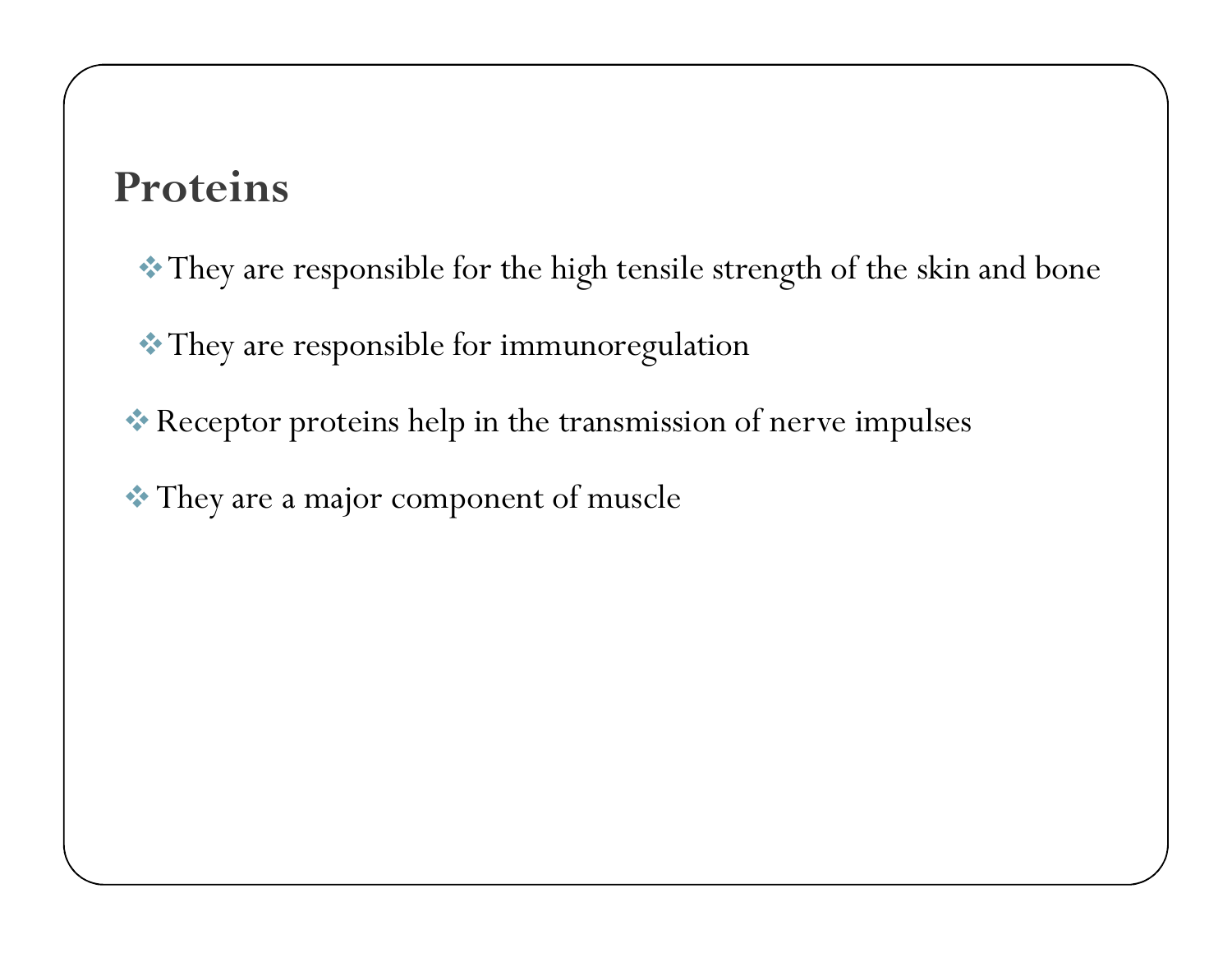## Lipids

- They are a heterogeneous group of compounds which includes fats, oils and waxes
- They have high energy value and are an important constituent of the diet
- $\bullet$  The molecule in comprised of the elements carbon (C), hydrogen (H), and oxygen (O)
- $\bullet$  They are insoluble in water and are thus **hydrophobic**
- They act as energy stores
- They are stored under the skin and help to keep the body warm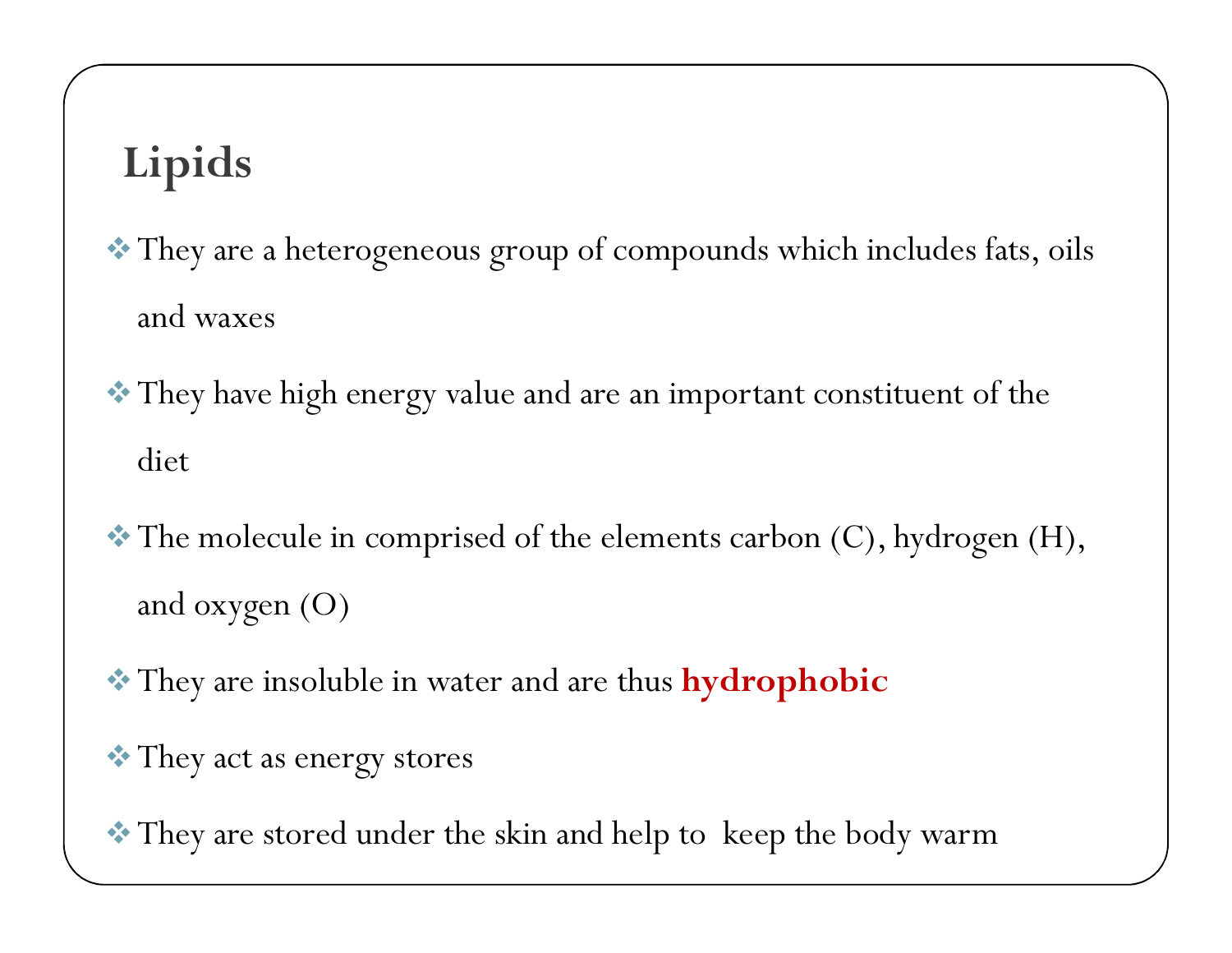## Lipids

 They are the structural components of cells forming membranes They are used as hormones which are important in the regulation of metabolic processes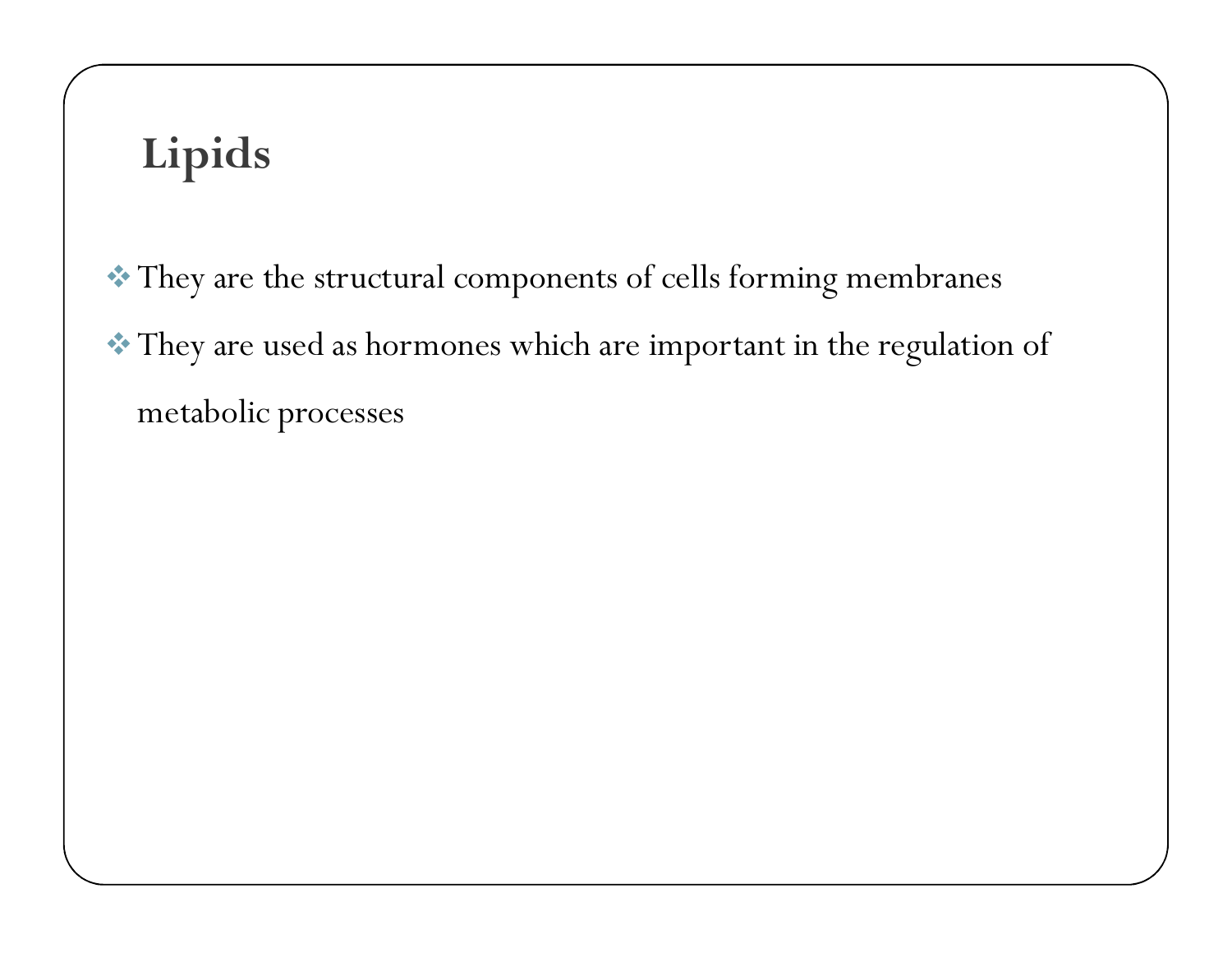#### Nucleic Acids

They are found in the nucleus and cytoplasm of the cell

 They are made up of the elements, carbon (C), hydrogen (H), oxygen (O), nitrogen (N) and phosphorus (P)

There exists two kinds

Ribonucleic acid (RNA)

Deoxyribonucleic acid (DNA)

 They are found in animals, plants and viruses. However unlike plants and animals, viruses have either DNA or RNA